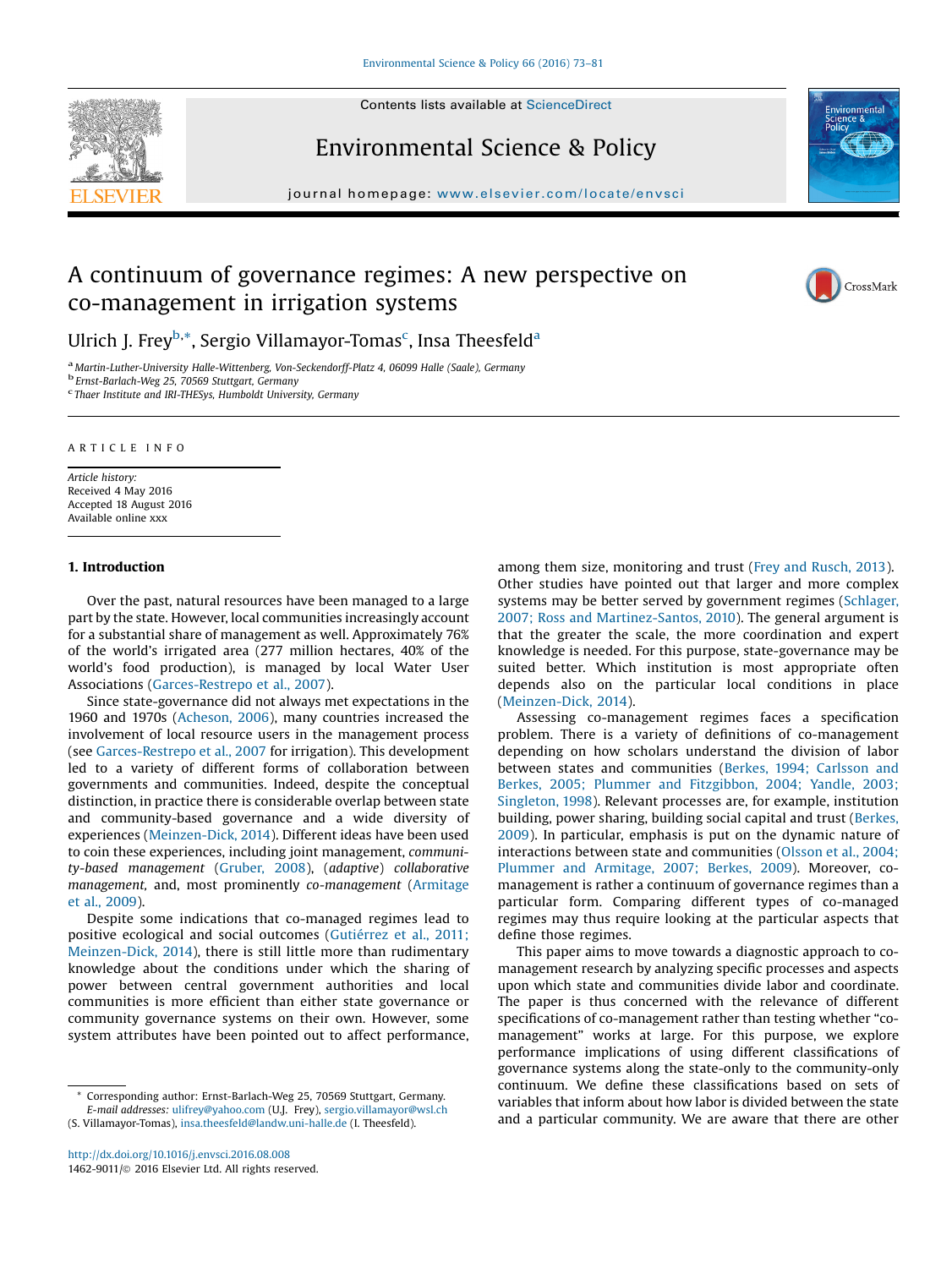dimensions of structuring governance, e.g. state-markets-community or collaboration and coordination as well as top-down and bottom-up.

In theory, states and communities divide labor with regard to a large number of processes and aspects. In practice, however, we expect that there is a limited diversity in the way of dividing labor which makes a difference in performance. In addition, we expect that fine-grained classifications (i.e., classifications based on the observance of a large number of variables) contain fewer cases in the state-only and community-only classes and more cases inbetween. Finally, we expect classifications to capture performance differently—always depending on evaluation criteria.

We focus on irrigation systems, since they are a paradigmatic example of the evolution of management paradigms in common pool natural resource management—starting with technologycentered state-governed approaches until the 1970s. In the 1980s and 90s, the focus shifted towards local management regimes, including co-management and complete devolution to community based resource management (CBRM) ([Plusquellec,](#page-7-0) [2002](#page-7-0)).

The article is structured as follows. In the next section we review a selection of co-management definitions and the different aspects at which they look. We then provide a short overview on the state of the art concerning performance of natural resource management regimes across different sectors. This is followed by details on the background of this study. The methods section describes how both co-management and performance is operationalized in this study. In the results, we present a comparison of classifications and performance. These results are analysed in the discussion, followed by a conclusion.

#### 1.1. Classification of co-management as a continuum

Co-management is contrasted to state-governance by a sharing of power and partnership for complex governance issues instead of a top-down approach by the state alone [\(Berkes,](#page-7-0) 2009). The latter has clear limits ([Armitage](#page-7-0) et al., 2009). In co-management, multiple interests and agencies are usually involved. It has also been contrasted to community-based management by emphasizing the positive role of the state, e.g. subsidies or large-scale technical and administrative help (Ostrom, 1992; [Anthony](#page-7-0) and [Campbell,](#page-7-0) 2011). Ideally, co-management may combine the strengths and mitigate the weaknesses of each partner ([Singleton,](#page-8-0) [1998](#page-8-0)).

Different definitions reflect different understandings about why co-management may be more suitable than community-only or state-only management. Some definitions highlight that the state and communities share responsibility and power over the management of the resource (Berkes, 2009; [Berkes,1994;](#page-7-0) Pomeroy and [Berkes,](#page-7-0) 1997). As put by the World Bank, co-management is about

"[ . . . ] the sharing of responsibilities, rights and duties between the primary stakeholders, in particular, local communities and the nation state; [it is] a decentralized approach to decision making that involves the local users in the decision making process as equals with the nation-state" [\(World](#page-8-0) Bank, [1999](#page-8-0)).

Other, more specific, definitions focus on the possibility to create synergies in the division of labor between state and communities. [Koontz](#page-7-0) (2004) and Anthony and [Campbell](#page-7-0) (2011), for example, highlight different ways states can complement community-based management regimes, from providing financial resources and incentives to using coercion and organizing spaces for information sharing among communities.

In recent years, studies focusing on the adaptive capacity of comanagement regimes ([Costanza,](#page-7-0) 1998; Berkes et al., 2003) have partly merged with co-management-approaches [\(Plummer](#page-7-0) and [Armitage,](#page-7-0) 2007; Folke et al., 2002).

Regardless of definition, most authors emphasize the existence of a continuum of governance regimes in which management responsibilities are shared, i.e. allocated, to communities and/or state. In the majority of cases, however, this is neither spelled out in detail nor operationalized in any way. We return to this in the Methods section.

### 1.2. Co-management regimes and performance

Despite much recent research and some indications that comanaged regimes lead to positive ecological and social outcomes ([Gutiérrez](#page-7-0) et al., 2011), it is still unclear whether this is a robust result. This might be related to the classification problem of comanagement itself, mentioned above. Different understandings and operationalizations of co-management may result in different findings about performance.

Numerous advantages have been associated with co-management as compared to state-management: First, a greater sensitivity to local conditions, resulting in more sustainable harvesting, improved compliance through better monitoring, peer pressure and making use of local knowledge ([Gutiérrez](#page-7-0) et al., 2011). Second, a higher legitimacy, creating incentives to comply with rules without external sanctioning [\(Cinner](#page-7-0) et al., 2012). Third, equity and efficiency of decisions is enhanced. Fourth, local capacity building helps efforts to be more long-term (Plummer and [Armitage,](#page-7-0) 2007). Fifth, clear ownership and property rights encourage participation and productive involvement in decision-making [\(Gutiérrez](#page-7-0) et al., [2011\)](#page-7-0). It is another question whether these advantages can be transferred into practice.

In forestry, numerous studies have demonstrated that certain factors, e.g. monitoring are important for successful management without explicitly addressing differences in regimes (e.g. [Pagdee](#page-7-0) et al., 2006; [Coleman](#page-7-0) and Steed, 2009; Gibson et al., 2005; van [Laerhoven,](#page-7-0) 2010).

In fisheries, some studies have shown that co-managed regimes are associated with more positive outcomes than state regimes. For example, one study reports more beneficial outcomes in comanaged regimes for livelihoods, fish biomass and compliance with rules ([Cinner](#page-7-0) et al., 2012). While not concerned with a direct comparison, another study finds robust relationships between comanagement attributes and success measures like social welfare, sustainable catches and community empowerment ([Gutiérrez](#page-7-0) et al., [2011](#page-7-0)).

In irrigation contexts, the benefits of community-based management and co-management over state-only governed systems are well understood by both scholars and practitioners ([Garces-Restrepo](#page-7-0) et al., 2007). A well-known case of successful community-based management is that of Nepalese irrigation systems, where farmer-managed systems outperform agencybased systems in terms of productivity, water delivery and condition of system infrastructure (Lam, [1998](#page-7-0) [Tang,](#page-8-0) 1992). State interventions had only positive short term effects (Joshi, [2000;](#page-7-0) Lam and [Ostrom,](#page-7-0) 2010).

In sum, three conclusions should be noted. First, evidence regarding the effectiveness of co-management and interventions is not conclusive, although in general co-management practices are rated as more positive than negative. Second, different operationalizations of what constitutes co-management or community-based management may be part of this inconclusive evidence. Third, there are very few studies comparing stategoverned, co-managed and community-managed systems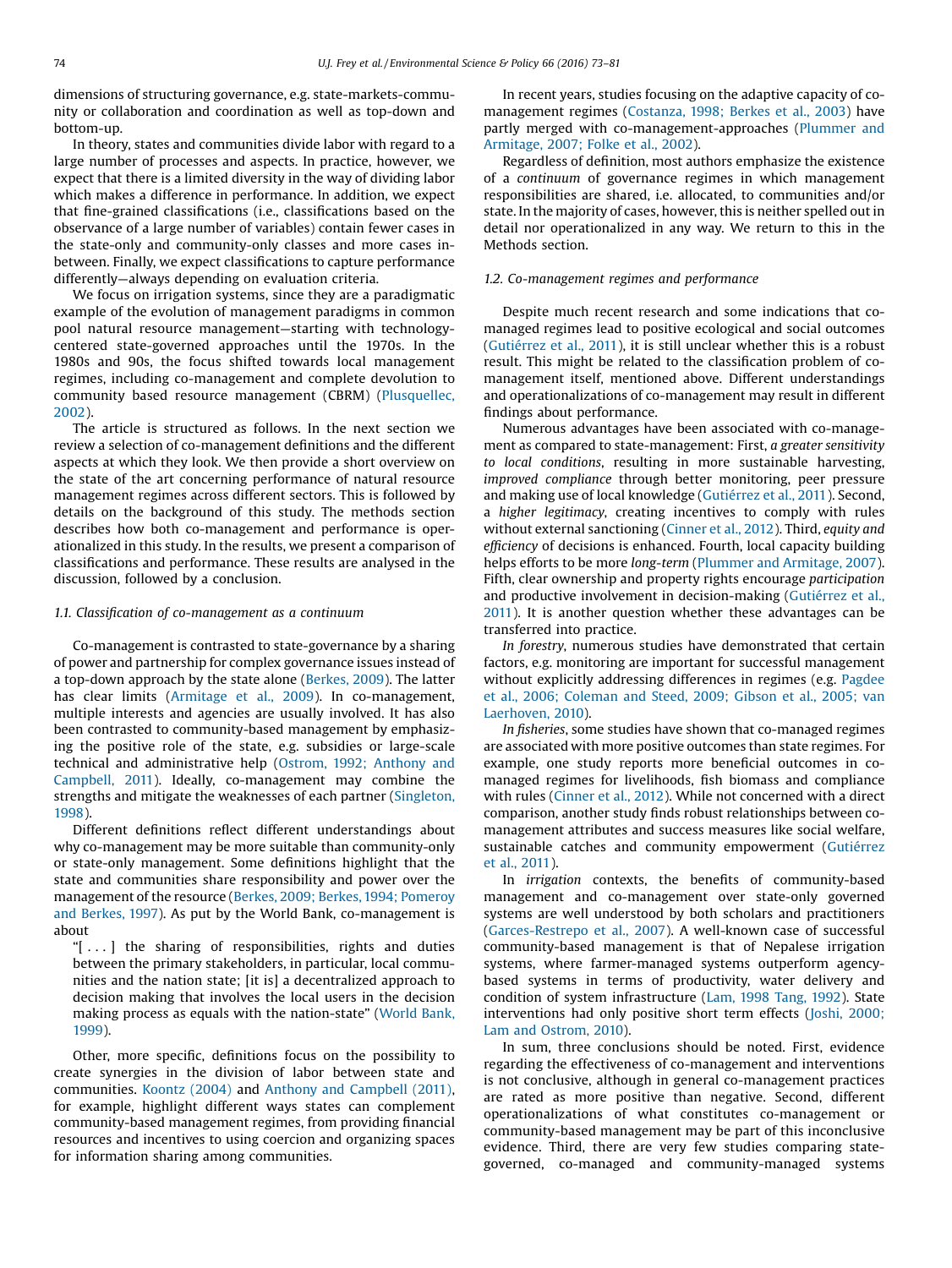#### <span id="page-2-0"></span>Table 1

NIIS variables informing about division of labor between state and communities (Note: recoded values in last column are recoded again, with GOV = 1, COM = 2 and CBS = 3; see also text below).

| Variable       | Description/question                                                                                                                                                               | Values                                                             | Recoded<br>values |
|----------------|------------------------------------------------------------------------------------------------------------------------------------------------------------------------------------|--------------------------------------------------------------------|-------------------|
| WHO-           | Who constructed (or initiated and directed) the system?                                                                                                                            | Farmers themselves or farmers hiring workers to                    | $1 = CBS$         |
| <b>BUILT</b>   |                                                                                                                                                                                    | construct the system (1)                                           | $2 = GOV$         |
|                |                                                                                                                                                                                    | Government agency or official (2)                                  | $3 = -$           |
|                |                                                                                                                                                                                    | Non-govermental agencies: (3)                                      |                   |
| <b>EXTREP</b>  | Does/do the leader(s), chief executive(s) or administrator(s) report to any external or higher Yes $(1)$                                                                           |                                                                    | $1 = COM$         |
|                | level authority? Does the executive or administrator files reports to any external or higher $\pi$ No (2)<br>level authority regularly as part of his or her usual responsibility? |                                                                    | $2 = CBS$         |
| EXE-           | $Is/are$ the leader(s), chief executive(s) or administrator(s) position(s) filled by appropriators?                                                                                | No(1)                                                              | $1 = GOV$         |
| <b>CAPPR</b>   |                                                                                                                                                                                    | Yes, through elections (2)                                         | $2 = CBS$         |
|                |                                                                                                                                                                                    | Yes, externally appointed with advice by                           | $3 = COM$         |
|                |                                                                                                                                                                                    | appropriators (3)                                                  | $4 = GOV$         |
|                |                                                                                                                                                                                    | Yes, externally appointed without advice by<br>appropriators $(4)$ | $5 = CBS$         |
|                |                                                                                                                                                                                    | Yes, through inheritance (5)                                       |                   |
| <b>ENFRULE</b> | The enforcement of the rules of this organization (or group) is primarily undertaken by                                                                                            | Members of the organization (or group) itself (1)                  | $1 = CBS$         |
|                |                                                                                                                                                                                    | Members and external officials (2)                                 | $2 = COM$         |
|                |                                                                                                                                                                                    | External officials only (3)                                        | $3 = GOV$         |
| HEAD-          | Are the headworks operated by the same agency(s) (or the same group(s) of people) as the Solely by the agency (1)<br>appropriation resource?                                       |                                                                    | $1 = GOV$         |
| <b>SAME</b>    |                                                                                                                                                                                    | Jointly by the agency with others (2)                              | $2 = COM$         |
|                |                                                                                                                                                                                    | Solely by appropriators (3)                                        | $3 = CBS$         |
| DIST-          | Is the distribution system operated by the same agency(s) (or the same group(s) of people) as<br>the appropriation resource?                                                       | Solely by the agency (1)                                           | $1 = GOV$         |
| <b>SAME</b>    |                                                                                                                                                                                    | Jointly by the agency with others (2)                              | $2 = COM$         |
|                |                                                                                                                                                                                    | Solely by appropriators (3)                                        | $3 = CBS$         |
| <b>INTER-</b>  | Information indicating that some government or private agency has attempted to provide                                                                                             | No(1)                                                              | $1 = -$           |
| <b>VEN</b>     | assistance to the system through grants, loans, technical assistance or other major forms of Yes, Either DIHM or DOI has rebuilt the system or<br>intervention?                    |                                                                    | $2 -$             |
|                |                                                                                                                                                                                    | otherwise made major investments (2)                               | $7 = COM$         |
|                |                                                                                                                                                                                    | Yes, FIWUD has undertaken major investments<br>(3)                 |                   |
|                |                                                                                                                                                                                    | Yes, MPLD has undertaken major investments (4)                     |                   |
|                |                                                                                                                                                                                    | Yes, CARE/NEPAL ADB/Nepal has funded major                         |                   |
|                |                                                                                                                                                                                    | investments (5)                                                    |                   |
|                |                                                                                                                                                                                    | Yes, some other agency has undertaken major                        |                   |
|                |                                                                                                                                                                                    | investments: (6)                                                   |                   |
|                |                                                                                                                                                                                    | Yes, an Irrigation Line of Credit Program: (7)                     |                   |
|                |                                                                                                                                                                                    |                                                                    |                   |

directly, which is a particular problem for performance comparisons.

#### 1.3. Background

This study builds on a pioneering study by Wai Fung Lam ([Lam,](#page-7-0) [1998](#page-7-0)). This study was one of the first comparing the performance of a large number of community-based irrigation systems from an institutional analysis perspective. Lam [\(1998\)](#page-7-0) compared the performance of farmer-managed (FMIS), agency-managed (AMIS) and jointly-managed (JMIS) systems and found that AMIS, the flagship of governmental reforms, did perform worse than older JMIS or FMIS [\(Lam,1998](#page-7-0) [Tang,1992\)](#page-8-0). This study, however, left open the question of whether AMIS underperformed for reasons other than type of management. It is an open question whether the AMIS were already underperforming even before the government takeover, and whether that aspect was precisely what motivated government investments and interference. This underlines the importance of investigating further in detail differences between governance regimes, for example the question whether larger and more complex systems require state involvement in order to provide sustainable governance regimes (Ross and [Martinez-](#page-7-0)[Santos,](#page-7-0) 2010).

### 2. Methods

#### 2.1. Operationalization of co-management and performance

Lam's [\(1998\)](#page-7-0) definition of agency-managed (AMIS), jointlymanaged (JMIS) and farmer-managed (FMIS) systems was based on one variable ("type of irrigation system"), which again was based on the formal assignment of cases to either of the mentioned three types of irrigation property regimes. In line with our research question we first suggest a more precise classification. One important variable not included in Lam's [\(1998\)](#page-7-0) classification is that of "intervention". This binary variable captures whether the government or a non-governmental organization has provided economic, technical or any other major assistance to a system (see Table 1). Thus, in our first step of re-classification, we add that particular variable to the variable originally used by Lam to reclassify the systems into AMIS, FMIS and JMIS. This means dividing up the FMIS group into those that have been intervened (INTV) and those that have not been (FMIS). Then, we replicate Lam's performance assessment.

The data set contains a number of other governance variables. Although these variables are not as directly related to the irrigation reform in Nepal as the intervention variable, many of them inform about the division of labor between state and communities (see Table 1). We use them in our second re-classification to explore more diverse configurations of co-management. We use the following abbreviations: GOV = state-governed, COM= co-management, CBS = community-based systems. These are not to be understood as closed categories, but to describe and to operationalize a continuum of property regimes.

We organize these seven variables informing our more nuanced classification according to one central aspect of co-management the level of participation and involvement in decision-making of local actors. Participation levels have been described as an ascending ladder ranging from a mere exchange of information to equal partnership between state and local users (see Appendix,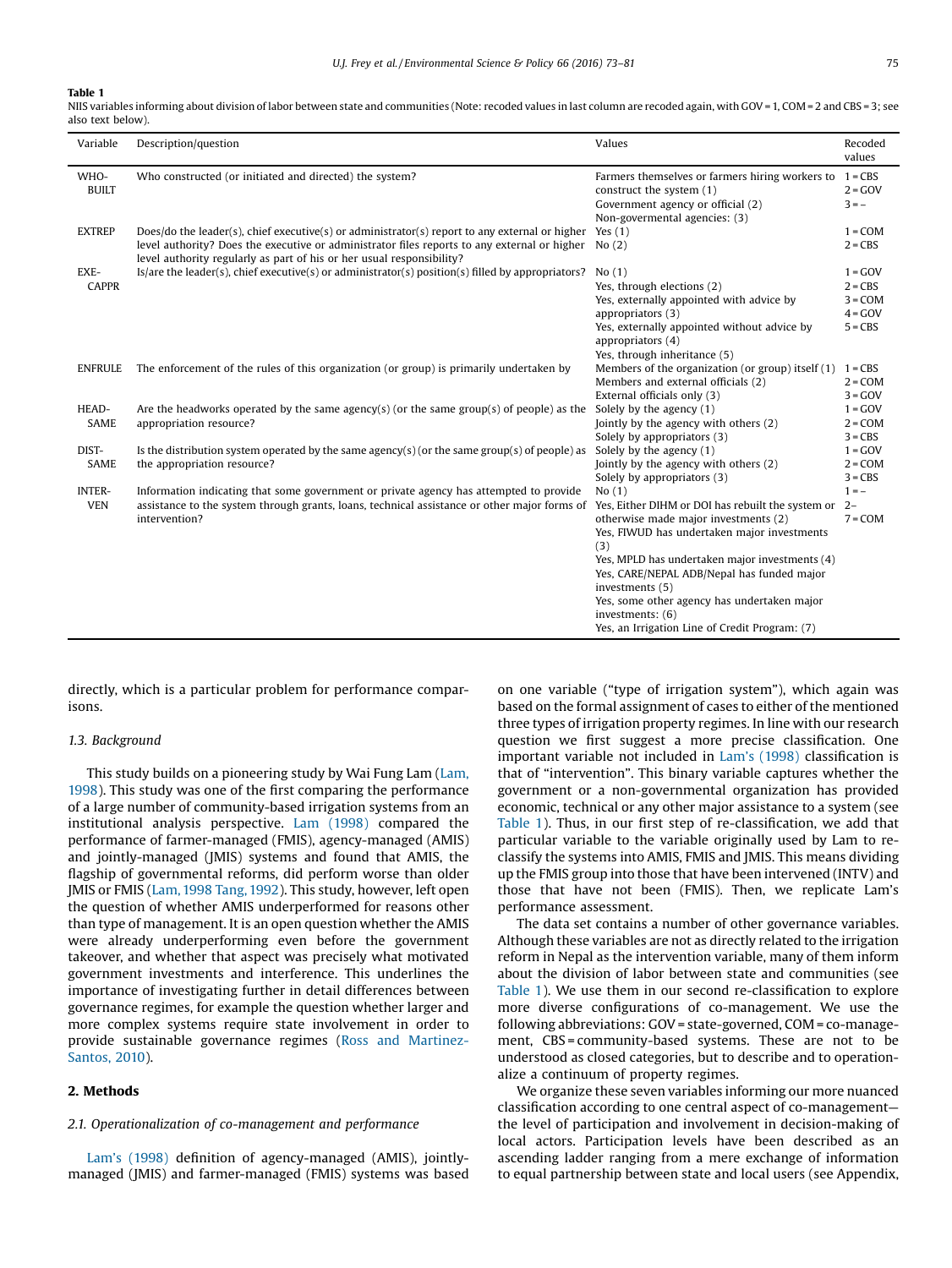Table 5; [Arnstein,](#page-7-0) 1969; Berkes, 1994). This ascending ladder is useful as a guide to select for participation levels in comanagement (see Appendix, Table 5).

In order to operationalize the idea of a governance regimes continuum that expresses degrees of participation we use the seven variables in [Table](#page-2-0) 1 to develop an index rating each answer option. We indicate state-governance with 1, co-management with 2 and community-based management with 3. No variable has been weighted. To deal with the few missing values (88% of cases had complete or almost complete information, only 4% of the cases had four or less out of seven data points that make up the index for each case), we divided the sum by the number of values. The index has a mean of 6.4 indicating the dominance of community-based systems in this sample. While we can demonstrate that this index supports the conceptualisation of management regimes as a continuum (see Results), we nevertheless divide this continuum into three groups (GOV, COM, CBS) in order to be able to compare performance with the traditional classifications. Furthermore, we are able to measure the shift that occurs through applying this new classification.

Performance in Lam's work was assessed by three dimensions: the physical condition of the infrastructure, a series of water delivery quality indicators, and a set of agricultural productivity indicators (see Table 2; for a full description of all variables that make up the dimensions, see Table 2 in the Appendix, variables 2– 16).

It has been convincingly shown that a unidimensional model of performance does not perform too well in comparison to a model which keeps the three dimensions apart. They seem to capture different aspects of performance that should not be conflated ([Lam,](#page-7-0) [1998](#page-7-0)). For this reason, we keep these dimensions separate in our analysis. The following paragraph describes the variables underlying these dimensions:

- (a) The condition of the system is measured by estimating the overall physical condition of the system and the overall shortrun economic technical efficiency of maintenance in terms of cost-benefits.
- (b) Water deliverance performance is measured via three dimensions, namely adequacy, equity and reliability. First, adequacy is operationalized by " $[$ ...] a Guttman scale created by combining the six variables in the initial NIIS database that measure the availability of irrigation water at different parts of an irrigation system in different seasons." (Lam, [1998](#page-7-0)). Thus, there is data on the head and tail end respectively, for each season, monsoon, spring and winter. Second, equity of water deliverance is considered, which is a combination of three variables (see Appendix: variables 10, 11, 12). The variables quantify whether appropriators have been disadvantaged (variable 10), whether the worst off have been deprived of their benefits (variable 11) and whether the distance between least and most advantaged individuals has increased or

decreased (variable 12). Equity ranges from 0 (scoring 0 in all three variables) to 4 (scoring 1 in all variables).

Third, reliability of water supply is operationalized by checking whether farmers at the tail end receive a predictable and reliable supply of water.

(c) The third dimension of success, productivity, is measured via three additional variables. The number of tons per hectare (variable 14) measures the yield, i.e. the output in absolute terms, whereas the head and tail intensity (variables 15 and 16) measure the cropping intensity at the head and tail end, respectively. Maximum intensities reach 300%, which means three harvests per year.

#### 2.2. Data

Data on all the above and other independent variables below are obtained from the Nepal Irrigation Institutions and Systems (NIIS) dataset, hosted at the Ostrom Workshop in Political Theory and Policy Analysis in Bloomington. The dataset contains information about the governance of 244 local irrigation systems in Nepal. For each case there is information on 566 variables, ranging from geographic information (e.g. Terai or non-Terai), technical specifications (e.g. existence of headworks), physical attributes (e.g. size of the system), social attributes (e.g. ethnic diversity) and governance features (e.g. water allocation rules, monitoring, collective choice).

The quality of the data is very high, since each case has been checked by several coders and missing data has been complemented by revisits to Nepal. Therefore, it was not necessary to exclude cases. In general, incomplete data is not a problem with only about 5% of all 9516 (244 cases  $\times$  39 variables) data points missing. Finally, it is important to note that the data has not been collected as a random sample.

Next, we test whether different specifications of co-management affect the assessment of performance. For this purpose we explore performance differences between groups of property regimes in different classifications (Lam's classification, Lam's plus the intervention variable classification, and the 7-variable index-based classification which depicts a continuum of governance regimes). We used independent two-sided T-tests and Mann-Whitney-U tests where there was no homogeneity of variances (applies only to dimension 2: equity). All tests were calculated with the R-package stats, ([www.r-project.org\)](http://www.r-project.org) with Bonferroni correction.

#### 3. Results

#### 3.1. Comparison of classifications

As indicated in the methods section, in our first re-classification, we added cases of intervention (INTV) to the original

#### Table 2

Three performance dimensions for irrigation systems (Lam, [1998](#page-7-0)).

| Dimension and variable of performance     | Description                                                                     |
|-------------------------------------------|---------------------------------------------------------------------------------|
| Physical Condition: Condition             | Physical condition of the system                                                |
| Physical Condition: Economical Efficiency | Efficiency of costs and benefits of running the system                          |
| Water deliverance: Adequacy               | Amount of water supply at the head/tail end during winter/monsoon/spring season |
| Water deliverance: Equity                 | Existence of inequalities or disadvantaged groups in terms of water delivery    |
| Water deliverance: Reliability            | Predictability and adequacy of water supply for tailenders                      |
| Productivity: Metricton                   | Agricultural production per hectare per year                                    |
| Productivity: Head intensity              | Number of harvests per year at the head end                                     |
| Productivity: Tail intensity              | Number of harvests per year at the tail end                                     |
|                                           |                                                                                 |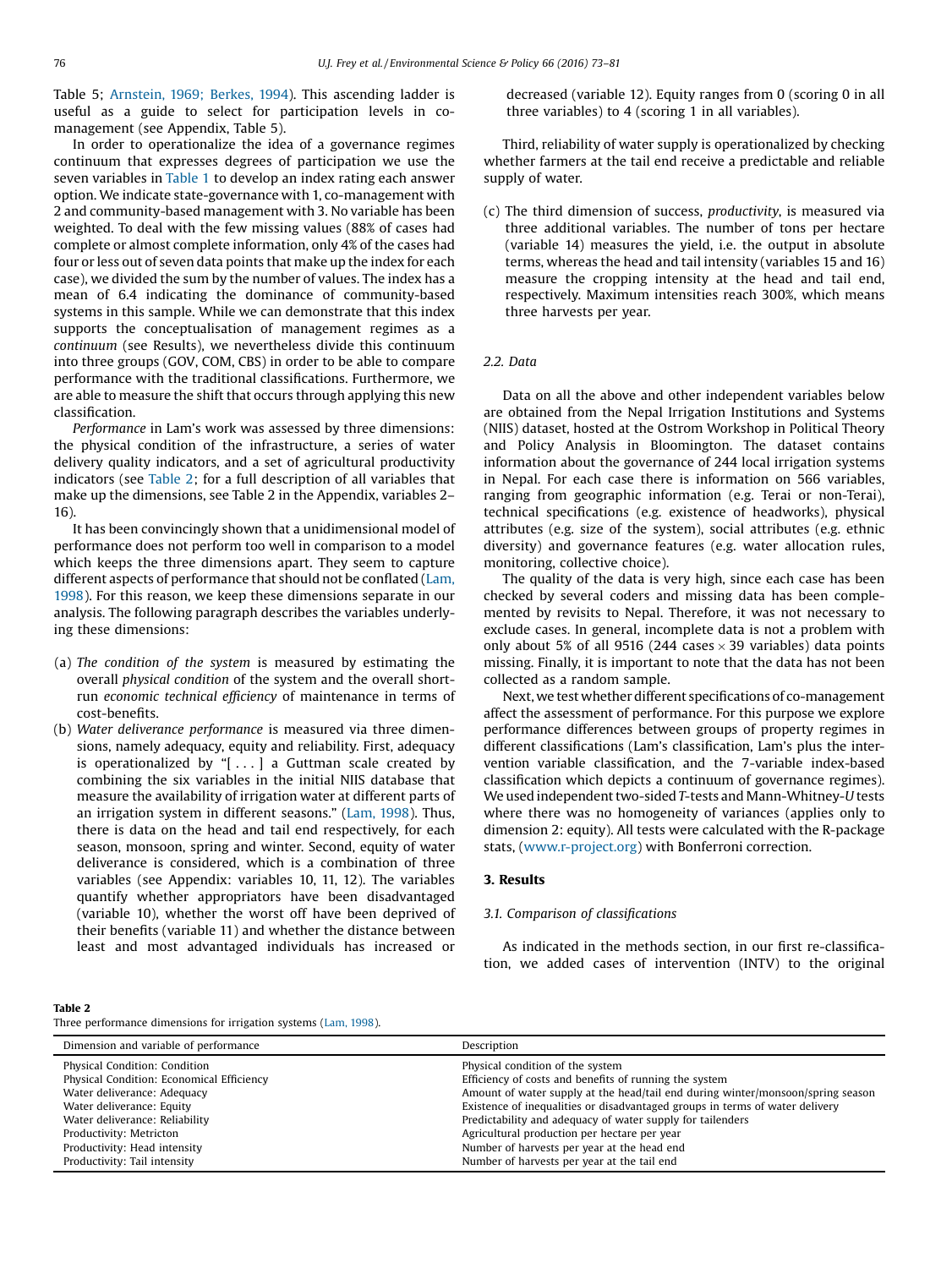<span id="page-4-0"></span>classification by Lam. By distinguishing between farmer-managed, jointly-managed, agency-managed systems and farmer-managed systems with government intervention (INTV) a new split up is the consequence.

As can be seen in Table 3, adding intervention as a classification criterion results in a rather large shift of the majority of the 199 originally farmer-managed systems (136 or 68% of 199) into this category (INTV) while only 63 cases (32%) remain in the original category (FMIS).

In our second re-classification, we work with the seven-variable index. With this index we aim to express a continuum of governance regimes. Yet, for reasons of comparison we still split the sample up into three classes. To be able to compare classifications, we use three cut-offs. The cut-off values are based on the recoding options presented in [Table](#page-2-0) 1, i.e. systems with a majority of values indicating state-governance are put in category GOV. We account for the sample being skewed towards community-managed systems by classifying regimes below 1.75 as having a prevalence for state-governance (GOV). Values between 1.75 and 2.5 point towards regimes that show a mixture of decision-making by both state and community (COM) and values above 2.5 indicate regimes that are dominated by community characteristics (CBS).

If both the broad classification by Lam [\(1998\)](#page-7-0) and this contextual classification are compared, an overall shift of 12% of cases in other categories can be observed.

The following figure shows the distribution of systems according to the index-based classification:

Most notable, the share of 7% state-governed regimes in Lam's classification drops to only 2% in the 7-variable classification (see Table 3). Co-managed regimes increase from an 11% share to 17%, while the number of community-based regimes stays practically the same (82% vs. 81% share).

In order to characterize the classified regimes, we performed tests on the independent variables as well. For example, rule following improves from GOV to COM and is still better in CBS (KW-test,  $n = 244$ ,  $p < 0.01$ ), but is insignificant for JMIS and FMIS comparisons.

#### 3.2. Comparison of performance

We begin this section with the means of each performance variable according to governance regime—both for the traditional



Fig. 1. Index-based continuum of co-management.

#### Table 3

Comparison of classifications.

| Type of system                             | Lam (1998) | Intervention classification | 7-variable index-based classification |
|--------------------------------------------|------------|-----------------------------|---------------------------------------|
| Agency-managed irrigation systems (AMIS)   | 17 (7%)    |                             | 4(2%)                                 |
| Joint management irrigation systems (JMIS) | 28 (11%)   |                             | 41 (17%)                              |
| Farmer-managed irrigation systems (FMIS)   | 199 (82%)  | 63 (26%)                    | 199 (81%)                             |
| Government-intervened systems (INTV)       |            | 136 (56%)                   |                                       |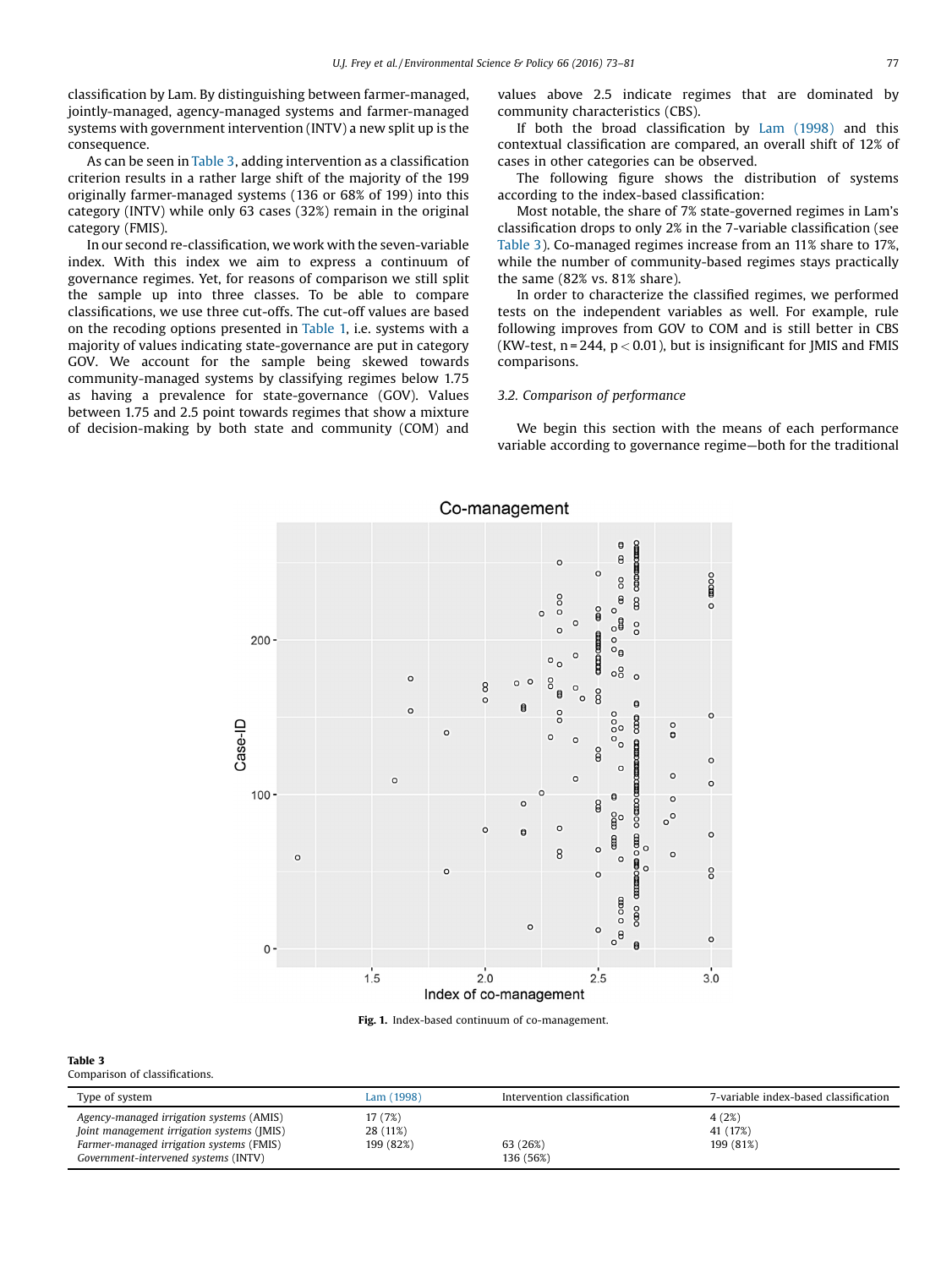Lam's classification (AMIS, JMIS, FMIS and the added INTV) in columns two to five, while the results for the seven variables indexbased classification are in columns five to seven. The first column shows the dimension for performance with the range of possible values in parenthesis. The recoding scheme can be found in the Appendix, Table 3, as well as further descriptive statistics for all variables in the Appendix, Table 1. For all performance variables, a higher value means better performance, except for condition and economical efficiency.

To assess performance, we test group differences according to Lam's classification and the seven variables index-based classification presented above. All eight performance variables are not normally distributed (Shapiro-Wilk-Test,  $p < 0.01$ ). The three metric productivity variables are equal in variances (Levené Test for Equality of Variances n.s.), thus we conduct one-way ANOVAs with post-hoc Scheffé comparisons. Since all other performance variables are ordinal indices, Kruskal-Wallis-tests are performed with Bonferroni-correction.

Beginning with the traditional classification, our results align with those of Lam [\(1998\)](#page-7-0). Community-based regimes (FMIS) perform significantly better than all other systems in adequacy of water supply (Kruskal-Wallis-test,  $df = 2$ ,  $n = 204$ ,  $p < 0.01$ ) and reliability (KW-test, df = 2, n = 236, p < 0.001). The same is true for productivity, where more metric tons (Anova,  $df = 2$ ,  $p < 0.05$ ), and a higher head and tail intensity are produced by FMIS than by AMIS or JMIS (Anova,  $df = 2$ ,  $p < 0.001$ ). Post-hoc Scheffé tests show that differences occur between FMIS and both AMIS and JMIS respectively. In contrast, agency-based regimes (AMIS) are significantly better in condition and economical efficiency of the system (KW-test, df = 2, n = 242,  $p < 0.001$ ).

Conforming with theory, FMIS and CBS show a statistically higher rule compliance than all other forms of management, show a higher level of local activity and have a better working system of monitoring and sanctioning (MW-test,  $n = 242$ ,  $p < 0.05$ ). In addition, FMIS exhibit more trust (MW-test,  $n = 242$ ,  $p < 0.01$ ). This is not true for CBS comparisons.

Farmer-managed systems with government intervention (INTV) perform better in water adequacy than all other systems combined as one group (t-test,  $n = 242$ ,  $p < 0.01$  with Bonferroni correction). No significant differences can be found for water reliability and productivity. Regarding condition and economical efficiency, systems with intervention perform worse (Mann-Whitney-U test,  $n = 242$ ,  $p = 0.029$ ).

Moving on to the seven variables index-based classification, we see that a more nuanced approach limits significant differences between groups (GOV, COM, CBS) to physical condition, economical efficiency and head intensity with community-based systems performing worst in physical condition (KW-test,  $n = 242$ ,  $p < 0.05$ ) and economical efficiency (KW-test,  $n = 242$ ,  $p < 0.01$ ), but best in head intensity (KW-test,  $n = 242$ ,  $p < 0.05$ ). Post-hoc tests reveal that differences occur between all groups. There is no significant difference in equity. For productivity, the only post-hoc Scheffétest that shows significant differences is between GOV and CBS for head intensity (Anova,  $df = 2$ ,  $p < 0.05$ ). In addition, we find significant positive correlations between the index and physical condition (Spearman's rho = 0.15,  $p < 0.01$ ; lower values indicating better performance), between index and tail intensity (Spearman's rho = 0.18,  $p < 0.01$ ) and water adequacy (Spearman's rho = 0.22,  $p < 0.01$ ).

Due to infrastructure provision problems, larger and more complex systems often have to rely on state-engagement. Therefore another question comes up: Are larger systems in our sample rather managed by the state than by communities? Within this sample, we can reject this hypothesis, since we find the same number of community-based systems (45) in the small and the large system subsample (index-based). The number of co-managed systems is almost equal as well (76 in the small vs. 72 in the large sample), as are state-managed systems, 1 vs. 5. These differences are not significant (Chi-Square-Test, p = 0.82).

## 4. Discussion

## 4.1. Classification

We have shown that the number of cases in each category changes depending on classification, even when only one variable is added to Lam's classification. This clearly shows the empirical volatility of co-management as a concept and the need to be very explicit about how this concept is operationalized, i.e. which specific variables are referred to as determinants. Still, we find some congruence across classifications which shows that there is indeed a limited diversity of patterns.

Results do not diverge too sharply between indices. This makes us confident that the variables used do indeed capture key aspects of collaboration and thus align with previous efforts. However, some differences emerge (see Appendix, Table 1): trust and participation levels that have traditionally as well as in Lam's classification been seen as important distinctive features between regimes become insignificant in our direct comparison.

The conceptualization of co-management as a continuum of governance-related variables is not only possible but also makes sense. Our results illustrate how, as we increase the number of variables that make up the classification, the number of state-only regimes decreases. In fact, the distinction of state-only vs. community-only management regimes is rather artificial as there is always some level of interaction between states and communities.

One main argument of this paper is that the distinction between state, co-management and community-based regimes can be understood along a continuum of governance variables. However, here, the continuum is again subdivided into three groups. The first reason for re-introducing three groups is a pragmatic one—i.e. to be able to compare new and old classification in respect to performance but also to other independent variables. In addition, the former, supposedly clear-cut groups have been replaced with fuzzy clusters of systems, which is more plausible from a practioner's point of view. More importantly, "purely" state-governed systems based on Lam's classification have been revealed to be practically non-existent. Moreover, systems that show co-managed characteristics become more common (an increase from 11% share to 17%).

Our analysis of the characteristics of systems based on our seven variables ([Table](#page-2-0) 1) compared to Lam's assignment of categories shows that those 63 systems that are classified as "all farmer-managed" are attribute-wise in fact community-based (CBS). Co-managed systems show – as expected – a mixture of all systems characteristics. Furthermore, distinguishing systems with intervention from other systems makes sense attribute-wise, since these systems are distinguishable from GOV, as they are very homogeneous in terms of variables. The great majority of 133 systems show only characteristics of CBS and thus demonstrate the non-disruptive nature of interventions by the state. However, our characterisation of systems diverges from the broad classification concerning state-governed systems, since almost no system exhibits GOV-attributes as indicated in [Table](#page-2-0) 1.

To sum up the points made: First, co-management patterns can be expressed – with the exception of GOV – by attributes expressing collaboration and communication. They indeed form ascending degrees of actors and institutions working together. Second, co-management can rightly be put in the middle of the continuum, since these systems show both characteristics of community-based management and state-governance as we would expect. Third, interventions by the state in this sample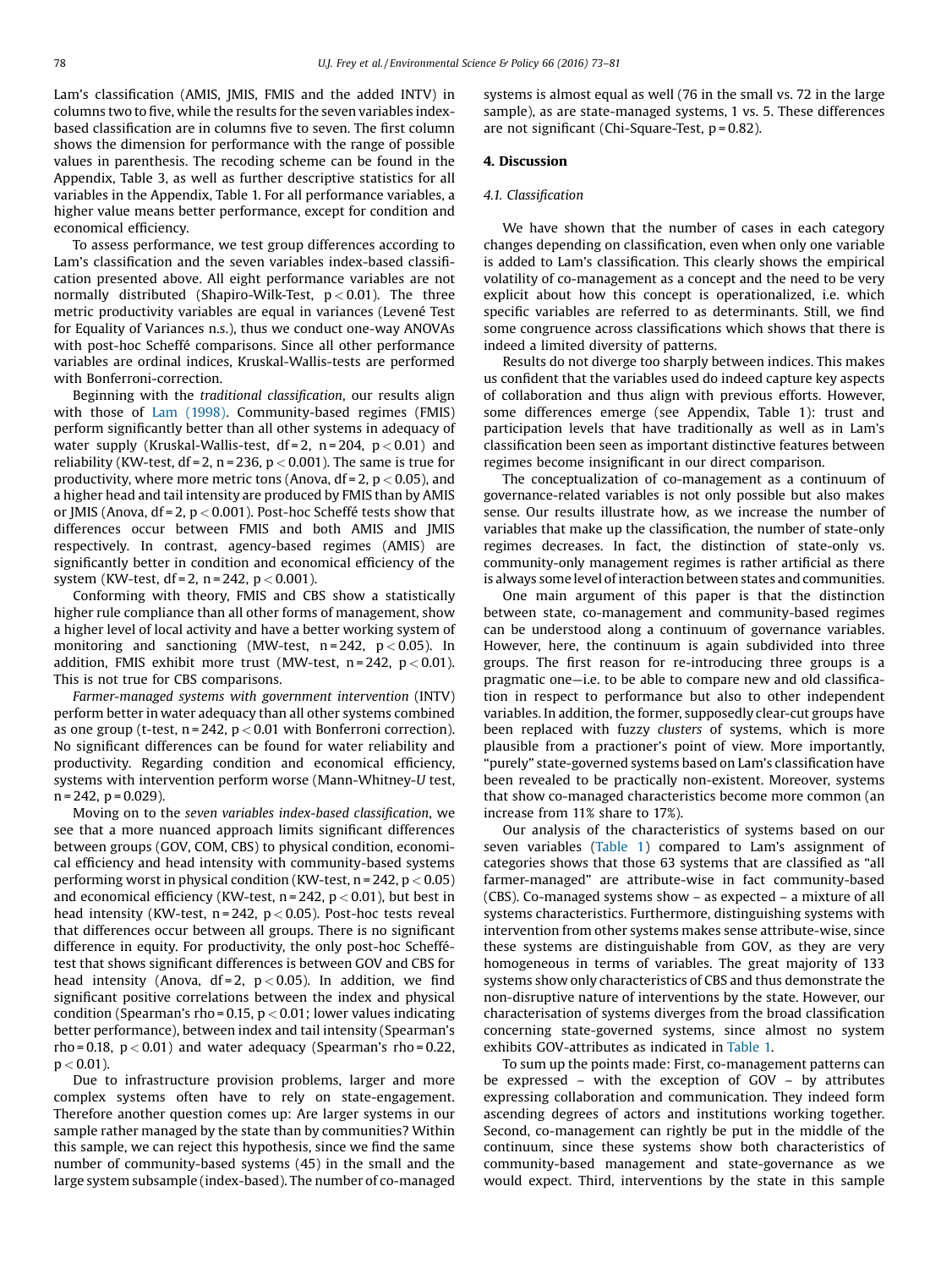tend to be non-disruptive of local structures since these systems continue to show characteristics of community-based management with just some rare GOV attributes in a few cases. Fourth, the broad classification of community-based management is, by and large, borne out by using a classification scheme based on more variables, since all former FMIS cases only show community-based attributes (CBS).

#### 4.2. Performance

Several discussion topics emerge from the analysis of results. First, it has to be noted that results shift with a more nuanced classification from the clear-cut results of Lam's traditional classifications to more mixed results in general. Given that irrigation systems with a higher level of community involvement in Nepal seem to perform better in water deliverance and productivity, while those with lower levels seem to have a better physical condition, the most important question remains why this might be the case. It may be, because state-governed systems tend to be more focused on infrastructure development and may enlist more technical expertise from engineers.

Different regression models for each performance indicator emphasize the relevance of the following key variables for performance: monitoring and sanctioning, the level of local activities and trust as well as communication hindrances. These findings conform very well with general social-ecological systems theory: Numerous studies find that monitoring and sanctioning play a pivotal role in natural resource management(van [Laerhoven,](#page-8-0) 2010; Chhatre and [Agrawal,](#page-8-0) 2008). Conditions that facilitate local level activities have been connected to the existence of arenas and the possibilities to meet for local users, in turn promoting participation in decision-making (Ostrom, 1990; [Pomeroy](#page-7-0) et al., 1998; Cinner et al., [2012](#page-7-0)). Communication between users and other stakeholders is no less relevant, since both the understanding of the resource system and practices that improve sustainable management may profit from it (Olsson et al., 2004). This is true as well for overcoming obstacles like a high heterogeneity. Finally, trust has been characterised to be essential for group cohesion, rule following and the curbing of free riding behaviour [\(Gutiérrez](#page-7-0) et al., 2011).

Scholarly debate suggest that successful community-based management may be confined to smaller systems, whereas the state tends to be needed in larger systems to handle the complexities of large-scale management [\(Meinzen-Dick,](#page-7-0) 2014; Schlager, 2007; Ross and [Martinez-Santos,](#page-7-0) 2010; Baland and [Platteau,](#page-7-0) 1996). In contrast, we find that even if the sample is restricted to larger systems (n = 122; system area > 80 ha), there are clear performance advantages for more community-based systems within our co-management index for water deliverance and productivity, but not for the physical condition (two-sided t-tests with Bonferroni correction, p < 0.001; Mann-Whitney-test for equity,  $p < 0.001$ ). This holds true for Lam's classification as well. If instead of the median of system area (80 ha), the median of the number of users (125) is used, these results hold as well (two-sided t-tests with Bonferroni correction,  $p < 0.001$ ; Mann-Whitney-test for equity,  $p < 0.001$ ). Although these effects are within subsamples, we checked for size effects on performance for the whole data set. In general, smaller systems perform better than larger systems in productivity and water reliability, whereas larger systems performed significantly better in physical condition, equity and adequacy (two-sided t-tests with Bonferroni correction,  $p < 0.001$ ; Mann-Whitney-test for equity,  $p < 0.001$ ).

While this article has focused on states and communities, coordination functions can also be fulfilled by private property regimes. It is an open question whether market mechanisms provide effective coordination among smallholders. However, such mechanisms are particularly effective for coordination if they are relatively easy to measure (e.g. water deliveries) and exclude those users who do not pay. In addition, if users have alternatives, competitive sources make them independent of one provider, if there is only one ([Meinzen-Dick,](#page-7-0) 2014).

Concerning performance, one important question is that of cause and effect. It may be that only community-managed systems that perform badly are taken over by the state or supported with interventions. The preceding paragraph has shown that such a supposed mechanism does not hold for size. It may, however, hold true for performance—a difficult management situation or bad performance in the past could lead to interventions by the state. If this were the case, the results on performance would be biased in favour of community-based systems (Table 4).

## 5. Conclusion

In line with [Meinzen-Dick](#page-7-0) (2014), who also points out that appropriateness and performance of governance institutions depends on the particular local conditions, we were interested in testing whether appropriateness, represented by different specifications of co-management, affects performance. For this purpose, we explored performance differences between groups of governance regimes via three different classifications (Lam's classification, Lam's plus an intervention variable classification, and a 7-variable index-based classification).

We have shown in this paper that it can be valuable to provide a finely tuned classification of property regimes. They represent a continuum ranging from farmer-managed to state-managed

Table 4

Means of dependent variables according to classification (\*, \*\*, \*\*\*\* stand for p-values < 0.05, 0.01 and 0.001 respectively, used tests in the text, bolded values indicate best performance).

| Dimension/Variable and possible range  | AMIS      | <b>IMIS</b> | <b>FMIS</b> | <b>INTV</b> | Index: GOV | Index:<br>COM | Index: CBS |
|----------------------------------------|-----------|-------------|-------------|-------------|------------|---------------|------------|
| <b>Physical Condition:</b>             | $2.35***$ | 2.64        | 3.02        | 3.07        | $2.5*$     | 2.66          | 2.99       |
| Condition $(1:4)$                      |           |             |             |             |            |               |            |
| <b>Physical Condition:</b>             | $2.71***$ | 2.57        | 3.27        | 3.34        | $2.5***$   | 2.85          | 3.22       |
| Economical Efficiency (1:4)            |           |             |             |             |            |               |            |
| Water deliverance:                     | 3.82      | 3.55        | $4.44***$   | 4.86        | 2.67       | 3.75          | 4.46       |
| Adequacy $(0:6)$                       |           |             |             |             |            |               |            |
| Water deliverance:                     | 2.53      | 2.57        | 2.76        | 2.84        | 2          | 2.59          | 2.76       |
| Equity $(1:4)$                         |           |             |             |             |            |               |            |
| Water deliverance:                     | 1.56      | 1.78        | $2.34***$   | 2.31        | 2.25       | 1.98          | 2.28       |
| Reliability (1:3)                      |           |             |             |             |            |               |            |
| Productivity: Metricton (1:12)         | 4.84      | 4.7         | $5.97**$    | 5.77        | 4.06       | 5.56          | 5.67       |
| Productivity: Head intensity (100:400) | 202.71    | 215.39      | $244.89**$  | 240.25      | 168        | 217.64        | 244.64*    |
| Productivity: Tail intensity (50:400)  | 180.71    | 201.65      | 236.19***   | 230.37      | 170.75     | 213.54        | 233        |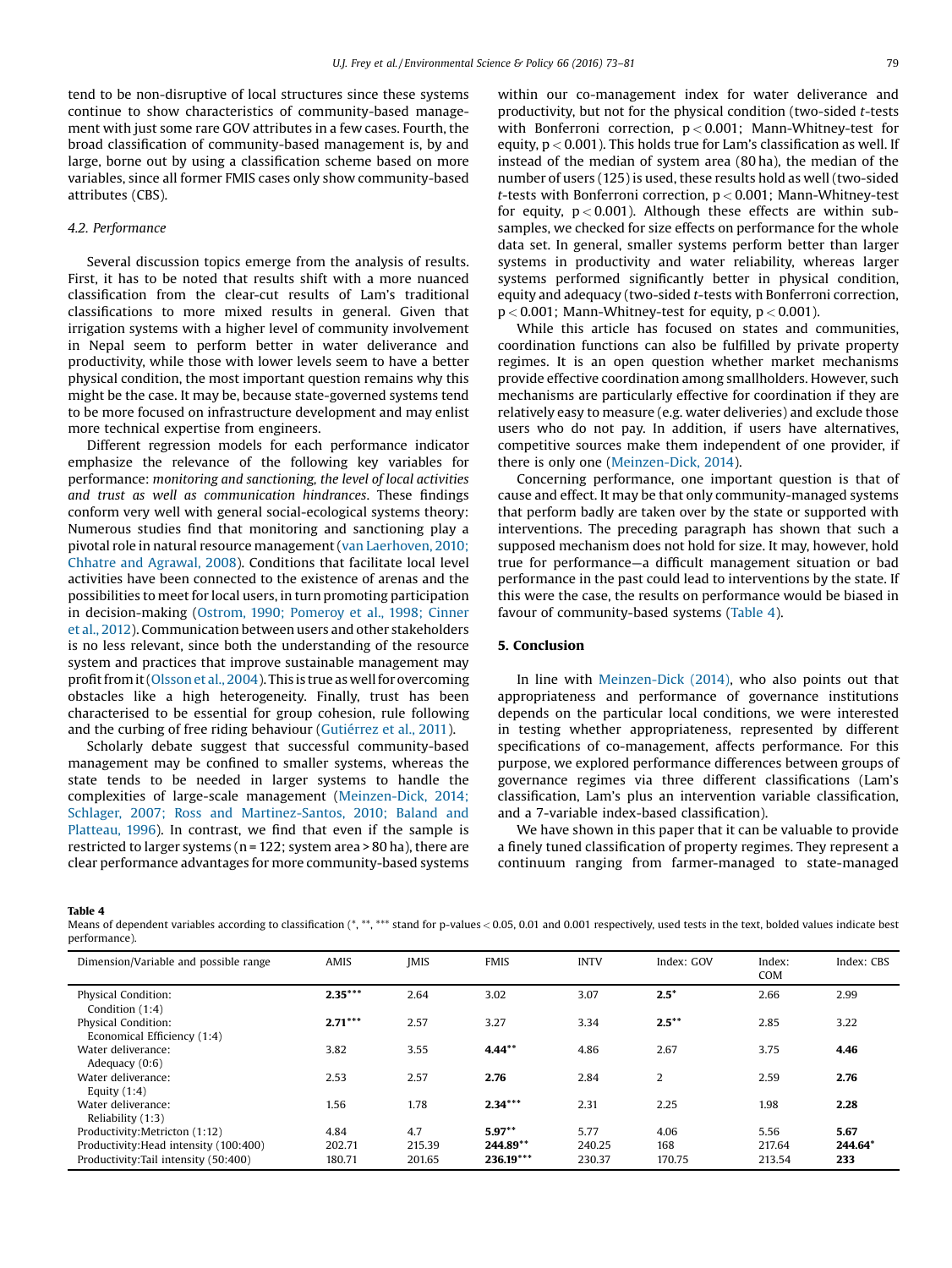<span id="page-7-0"></span>systems. Particularly hybrid cases – co-management regimes – show a large variety if their classification is based on a broader list of variables. In addition, by using a three-dimensional model of irrigation performance, we are able to statistically distinguish between different aspects. By using a broader basis, the index-based classification for co-management decisions, our analysis is able to demonstrate that a large number of individual irrigation systems moves away from the extremes in the continuum, namely state-only- and community-only-governance (see [Fig.](#page-4-0) 1).

From a governance continuum perspective, it makes more sense for policy-makers to treat systems as state- or communitydominated instead of exclusively either of the two. A first step in this direction is the development of a classification of community involvement on seven variables. However, it seems necessary to increase our knowledge of key attributes for co-management in order to fill this concept with a precisely defined meaning. This would help increase performance diagnosis in the field.

In general, irrespective of size or number of users, systems with a higher involvement of local users perform better in water reliability and productivity. In contrast, systems that exhibit more state-governed characteristics, fare better in the physical condition of the irrigation system. Farmer-systems that have been intervened by the government (i.e. via infrastructure investments) improve only in water adequacy and equity of water distribution. All in all, systems did not show large differences in equity, which is otherwise often used as an argument in policy reforms pushing for more farmer engagement.

In contrast to some scholarly work (Ross and Martinez-Santos, 2010), two hypotheses could not be supported by our data set. First, that large-scale systems in general tend to be managed by the state. Second, that successful community-based management is confined to smaller systems. A further part of the puzzle is that cause and effect of governance and performance is often unclear because a given performance could lead to regime shifts (e.g. interventions by the state) or certain characteristics of governance could be responsible for the success and failure of a given system.

However, in line with the scholarly debate on collective action theory, we find a higher rule compliance, a higher level of local activity and a better working system of monitoring and sanctioning for systems with a higher involvement of local users. This shows that there should not be any blueprint solution as to when to call for state involvement in natural resource management. In contrast, the particular performance of any governance regime is contextspecific. However, this study has shown that it is easy to jump to conclusions on state involvement if a stereotyped classification of governance regimes is followed.

#### Funding

This research did not receive any specific grant from funding agencies in the public, commercial, or not-for-profit sectors at the University of Halle-Wittenberg.

#### Acknowledgments

We thank Lin Ostrom and Julie England for their support.

#### Appendix A. Supplementary data

Supplementary data associated with this article can be found, in the online version, at [http://dx.doi.org/10.1016/j.](http://dx.doi.org/10.1016/j.envsci.2016.08.008) [envsci.2016.08.008](http://dx.doi.org/10.1016/j.envsci.2016.08.008).

#### **References**

- Acheson, J.M., 2006. Institutional failure in resource [management.](http://refhub.elsevier.com/S1462-9011(16)30129-0/sbref0005) Annu. Rev. [Anthropol.](http://refhub.elsevier.com/S1462-9011(16)30129-0/sbref0005) 35 (1), 117–134.
- Anthony, D.L., Campbell, J.L., 2011. States, social capital and [cooperation:](http://refhub.elsevier.com/S1462-9011(16)30129-0/sbref0010) looking back on governing the [commons.](http://refhub.elsevier.com/S1462-9011(16)30129-0/sbref0010) Int. J. Commons 5 (2), 284–302.
- Armitage, D.R., Plummer, R., Berkes, F., Arthur, R.I., Charles, A.T., [Davidson-Hunt,](http://refhub.elsevier.com/S1462-9011(16)30129-0/sbref0015) I.J., Diduck, A.P., [Doubleday,](http://refhub.elsevier.com/S1462-9011(16)30129-0/sbref0015) N.C., Johnson, D.S., Marschke, M., McConney, P., Pinkerton, E.W., Wollenberg, E.K., 2009. Adaptive [co-management](http://refhub.elsevier.com/S1462-9011(16)30129-0/sbref0015) for socialecological [complexity.](http://refhub.elsevier.com/S1462-9011(16)30129-0/sbref0015) Front. Ecol. Environ. 7 (2), 95-102.
- Arnstein, S.R., 1969. A Ladder Of Citizen [Participation.](http://refhub.elsevier.com/S1462-9011(16)30129-0/sbref0020) J. Am. Inst. Planners 35 (4), 216–[224.](http://refhub.elsevier.com/S1462-9011(16)30129-0/sbref0020)
- Baland, J.-M., Platteau, J.-P., 1996. Halting [Degradation](http://refhub.elsevier.com/S1462-9011(16)30129-0/sbref0025) of Natural Resources: Is There a Role for Rural [Communities?](http://refhub.elsevier.com/S1462-9011(16)30129-0/sbref0025) Clarendon Press, Oxford.
- Berkes, F., Colding, J., Folke, C., 2003. Navigating [Social-ecological](http://refhub.elsevier.com/S1462-9011(16)30129-0/sbref0030) Systems: Building Resilience for [Complexity](http://refhub.elsevier.com/S1462-9011(16)30129-0/sbref0030) and Change. Cambridge University Press, Cambridge, New York 1 online [resource](http://refhub.elsevier.com/S1462-9011(16)30129-0/sbref0030) xxi, 393.
- Berkes, F., 1994. [Co-management:](http://refhub.elsevier.com/S1462-9011(16)30129-0/sbref0035) bridging the two solitudes. North. Perspect. 22 (2–[3\),](http://refhub.elsevier.com/S1462-9011(16)30129-0/sbref0035) 18–20.
- Berkes, F., 2009. Evolution of [co-management:](http://refhub.elsevier.com/S1462-9011(16)30129-0/sbref0040) role of knowledge generation, bridging [organizations](http://refhub.elsevier.com/S1462-9011(16)30129-0/sbref0040) and social learning. J. Environ. Manag. 90 (5), 1692-1702.
- Carlsson, L., Berkes, F., 2005. [Co-management:](http://refhub.elsevier.com/S1462-9011(16)30129-0/sbref0045) concepts and methodological [implications.](http://refhub.elsevier.com/S1462-9011(16)30129-0/sbref0045) J. Environ. Manag. 75 (1), 65–76.
- Chhatre, A., Agrawal, A., 2008. Forest commons and local [enforcement.](http://refhub.elsevier.com/S1462-9011(16)30129-0/sbref0050) Proc. Natl. Acad. Sci. U. S. A. 105 (36), [13286](http://refhub.elsevier.com/S1462-9011(16)30129-0/sbref0050)–13291.
- Cinner, J.E., [McClanahan,](http://refhub.elsevier.com/S1462-9011(16)30129-0/sbref0055) T.R., MacNeil, M.A., Graham, N.A., Daw, T.M., Mukminin, A., Feary, D.A., Rabearisoa, A.L., [Wamukota,](http://refhub.elsevier.com/S1462-9011(16)30129-0/sbref0055) A., Jiddawi, N., Campbell, S.J., Baird, A. H., [Januchowski-Hartley,](http://refhub.elsevier.com/S1462-9011(16)30129-0/sbref0055) F.A., Hamed, S., Lahari, R., Morove, T., Kuange, J., 2012. Comanagement of coral reef [social-ecological](http://refhub.elsevier.com/S1462-9011(16)30129-0/sbref0055) systems. Proc. Natl. Acad. Sci. U. S. A. 109 (14), 5219–[5222](http://refhub.elsevier.com/S1462-9011(16)30129-0/sbref0055).
- Coleman, E.A., Steed, B.C., 2009. Monitoring and [sanctioning](http://refhub.elsevier.com/S1462-9011(16)30129-0/sbref0060) in the commons: an [application](http://refhub.elsevier.com/S1462-9011(16)30129-0/sbref0060) to forestry. Ecol. Econ. 68 (7), 2106–2113.
- Costanza, R., 1998. Principles for sustainable [governance](http://refhub.elsevier.com/S1462-9011(16)30129-0/sbref0065) of the oceans. Science 281 [\(5374\),](http://refhub.elsevier.com/S1462-9011(16)30129-0/sbref0065) 198–199.
- Folke, C., Carpenter, S., Elmqvist, T., [Gunderson,](http://refhub.elsevier.com/S1462-9011(16)30129-0/sbref0070) L., Holling, C.S., Walker, B., 2002. Resilience and sustainable [development:](http://refhub.elsevier.com/S1462-9011(16)30129-0/sbref0070) building adaptive capacity in a world of [transformations.](http://refhub.elsevier.com/S1462-9011(16)30129-0/sbref0070) AMBIO 31 (5), 437–440.
- Frey, U.J., Rusch, H., 2013. [Introducing](http://refhub.elsevier.com/S1462-9011(16)30129-0/sbref0075) artificial neural networks to the analysis of [social-ecological](http://refhub.elsevier.com/S1462-9011(16)30129-0/sbref0075) systems. Ecol. Soc. 2, 40.
- Garces-Restrepo, C., Vermillion, D., Munoz, G., 2007. Irrigation Management
- Transfer: Worldwide Efforts and Results. FAO. [www.fao.org/3/a-a1520e.pdf](arxiv:/www.fao.org/3/a-a1520e.pdf). Gibson, C.C., Williams, J.T., Ostrom, E., 2005. Local [enforcement](http://refhub.elsevier.com/S1462-9011(16)30129-0/sbref0085) and better forests.
- [World](http://refhub.elsevier.com/S1462-9011(16)30129-0/sbref0085) Dev. 33 (2), 273–284. Gruber, E., 2008. Key principles of [community-based](http://refhub.elsevier.com/S1462-9011(16)30129-0/sbref0090) natural resource
- management: a synthesis and [interpretation](http://refhub.elsevier.com/S1462-9011(16)30129-0/sbref0090) of identified effective approaches for managing the [commons.](http://refhub.elsevier.com/S1462-9011(16)30129-0/sbref0090) Environ. Manag. 45, 52–66.
- Gutiérrez, N.L., Hilborn, R., Defeo, O., 2011. [Leadership,](http://refhub.elsevier.com/S1462-9011(16)30129-0/sbref0095) social capital and incentives promote [successful](http://refhub.elsevier.com/S1462-9011(16)30129-0/sbref0095) fisheries. Nature 470 (7334), 386–389.
- Joshi, N.N., 2000. Institutional [opportunities](http://refhub.elsevier.com/S1462-9011(16)30129-0/sbref0100) and constraints in the performance of [farmer-managed](http://refhub.elsevier.com/S1462-9011(16)30129-0/sbref0100) irrigation systems in Nepal. Asia-Pac. J. Rural Dev. 10 (2), 67– [92](http://refhub.elsevier.com/S1462-9011(16)30129-0/sbref0100).
- Koontz, T.M., 2004. Collaborative [Environmental](http://refhub.elsevier.com/S1462-9011(16)30129-0/sbref0105) Management: What Roles for [Government?](http://refhub.elsevier.com/S1462-9011(16)30129-0/sbref0105) Resources for the Future.
- Lam, M.A., Ostrom, E., 2010. Analyzing the dynamic complexity of [development](http://refhub.elsevier.com/S1462-9011(16)30129-0/sbref0110) [interventions:](http://refhub.elsevier.com/S1462-9011(16)30129-0/sbref0110) lessons from an irrigation experiment in Nepal. Policy Sci. 43, 1– [25](http://refhub.elsevier.com/S1462-9011(16)30129-0/sbref0110).
- Lam, W.F., 1998. Governing Irrigation Systems in Nepal: Institutions, [Infrastructure,](http://refhub.elsevier.com/S1462-9011(16)30129-0/sbref0115) and Collective Action. Institute for [Contemporary](http://refhub.elsevier.com/S1462-9011(16)30129-0/sbref0115) Studies, San Francisco.
- [Meinzen-Dick,](http://refhub.elsevier.com/S1462-9011(16)30129-0/sbref0120) R., 2014. Property rights and sustainable irrigation: a developing country [perspective.](http://refhub.elsevier.com/S1462-9011(16)30129-0/sbref0120) Agric. Water Manag. 145, 23–31.
- Olsson, P., Folke, C., Berkes, F., 2004. Adaptive [comanagement](http://refhub.elsevier.com/S1462-9011(16)30129-0/sbref0125) for building resilience in [social-ecological](http://refhub.elsevier.com/S1462-9011(16)30129-0/sbref0125) systems. Environ. Manag. 34 (1), 75–90.
- Ostrom, E., 1990. Governing the Commons: The Evolution of [Institutions](http://refhub.elsevier.com/S1462-9011(16)30129-0/sbref0130) for Collective Action. Cambridge University Press, [Cambridge.](http://refhub.elsevier.com/S1462-9011(16)30129-0/sbref0130)
- Ostrom, E., 1992. Crafting Institutions for [Self-Governing](http://refhub.elsevier.com/S1462-9011(16)30129-0/sbref0135) Irrigation Systems. Institute for [Contemporary](http://refhub.elsevier.com/S1462-9011(16)30129-0/sbref0135) Studies, San Francisco.
- Pagdee, A., Kim, Y.-S., Daugherty, P.J., 2006. What makes [community](http://refhub.elsevier.com/S1462-9011(16)30129-0/sbref0140) forest [management](http://refhub.elsevier.com/S1462-9011(16)30129-0/sbref0140) successful: a meta-study from community forests throughout the world. Soc. Nat. [Resour.](http://refhub.elsevier.com/S1462-9011(16)30129-0/sbref0140) 19, 33–52.
- Plummer, R., Armitage, D., 2007. A [resilience-based](http://refhub.elsevier.com/S1462-9011(16)30129-0/sbref0145) framework for evaluating adaptive [co-management:](http://refhub.elsevier.com/S1462-9011(16)30129-0/sbref0145) linking ecology, economics and society in a complex [world.](http://refhub.elsevier.com/S1462-9011(16)30129-0/sbref0145) Ecol. Econ. 61 (1), 62–74.
- Plummer, R., Fitzgibbon, J., 2004. [Co-management](http://refhub.elsevier.com/S1462-9011(16)30129-0/sbref0150) of natural resources: a proposed [framework.](http://refhub.elsevier.com/S1462-9011(16)30129-0/sbref0150) Environ. Manag. 33 (6), 876–885.
- Plusquellec, H.L., 2002. How design, [management,](http://refhub.elsevier.com/S1462-9011(16)30129-0/sbref0155) and policy affect the performance of irrigation projects: emerging [modernization](http://refhub.elsevier.com/S1462-9011(16)30129-0/sbref0155) procedures and design [standards.](http://refhub.elsevier.com/S1462-9011(16)30129-0/sbref0155) RAP 2002/20. FAO, Bangkok, Thailand (ix, 155).
- Pomeroy, R.S., Berkes, F., 1997. Two to tango: the role of [government](http://refhub.elsevier.com/S1462-9011(16)30129-0/sbref0160) in fisheries co[management.](http://refhub.elsevier.com/S1462-9011(16)30129-0/sbref0160) Mar. Policy 21 (5), 465–480. Pomeroy, R.S., Katon, B.M., Harkes, I., 1998. Fisheries [co-management:](http://refhub.elsevier.com/S1462-9011(16)30129-0/sbref0165) key
- conditions and principles drawn from Asian [experiences.](http://refhub.elsevier.com/S1462-9011(16)30129-0/sbref0165) Paper Presented at the 7th Annual [Conference](http://refhub.elsevier.com/S1462-9011(16)30129-0/sbref0165) of the IASCP, 1–23.
- Ross, A., [Martinez-Santos,](http://refhub.elsevier.com/S1462-9011(16)30129-0/sbref0170) P., 2010. The challenge of groundwater governance: case studies from Spain and [Australia.](http://refhub.elsevier.com/S1462-9011(16)30129-0/sbref0170) Reg. Environ. Change 10 (4), 299–310.